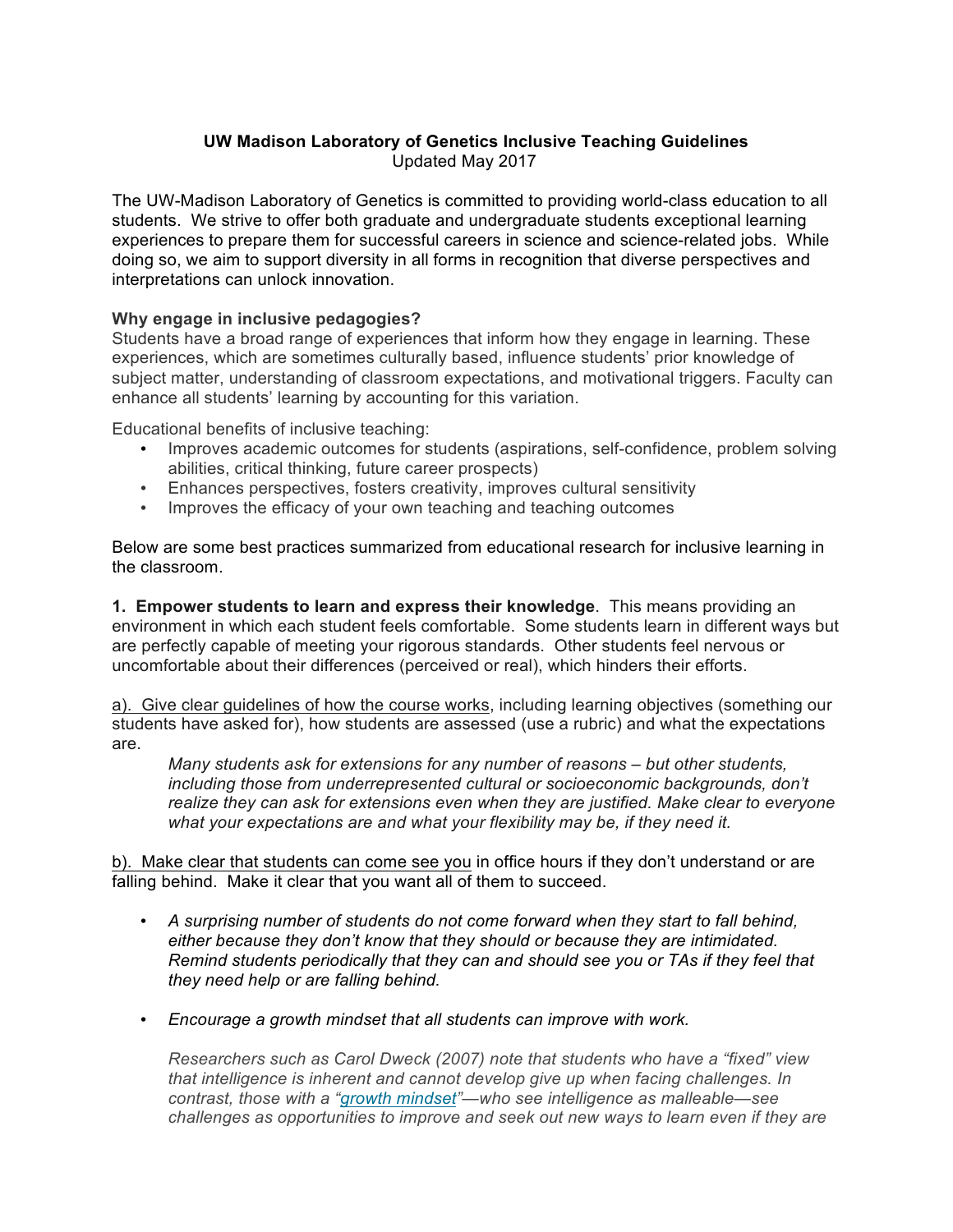*risky. Faculty can help encourage adaptive responses by praising students' effort, rather than only their achievements, and verbally reinforcing the benefits of a growth mindset.*

## c) Create an inclusive and comfortable learning environment.

- *Set the tone on the first day of class that you want students to succeed, that it will take hard work but you are happy to provide resources to students. Include a diversity statement on your syllabus and mentioning that diverse points of view are valued.*
- *Learn and use students' names when possible; learn what students prefer to be called and how they pronounce their names.*
- *Seek multiple answers or perspectives to questions.*
- *Encourage discussion rather than focusing exclusively right or wrong answers.*
- *Structure discussions to include a range of voices: e.g., ask to hear from those who have not spoken, wait until several hands are up before calling on anyone, call on different people.*
- *Incorporate diversity into your curriculum. Use multiple and diverse examples. Try to consider how those diverse examples will be perceived.*
- *Do not assume that all students will recognize cultural, literary or historical references that are familiar to you.*
- *Be intentional about how student groups and project teams are formed. Rotate smallgroup roles (e.g. who is the note taker, who is the leader) to ensure fairness and equality.*
- *Carefully frame objectives when raising potentially sensitive or uncomfortable topics.*
- *Stop or intervene in a discussion if comments become disparaging or devalue other students' experiences. Be prepared with what you would say.*

**2. Be conscious of the distinction between course** *standards* **and** *assessment.* We aim to maintain rigorous standards, but sometimes how we assess if standards are met can and should change. Not all students learn at the same pace and in the same ways. We aim to provide flexibility to students who need it, to be sure that students of diverse backgrounds, educational needs, and experience can show that they meet the standards, even if they may fail at narrowly defined assessment methods.

- *When possible, provide flexibility in how students demonstrate their knowledge and how you assess student knowledge, improvement, and development.*
- *Use a variety of teaching strategies, activities, and assignments that may enable students with diverse learning styles, backgrounds, and experiences. When possible, vary your assessments (e.g. written, visual or oral presentations) or allow choice in assignments (e.g. allow students to choose from multiple topics).*
- *Use multiple means of presenting content (e.g. visual, written and oral). Where feasible, use multiple means to evaluate students' knowledge (writing, speaking, visualizing demonstrating)*